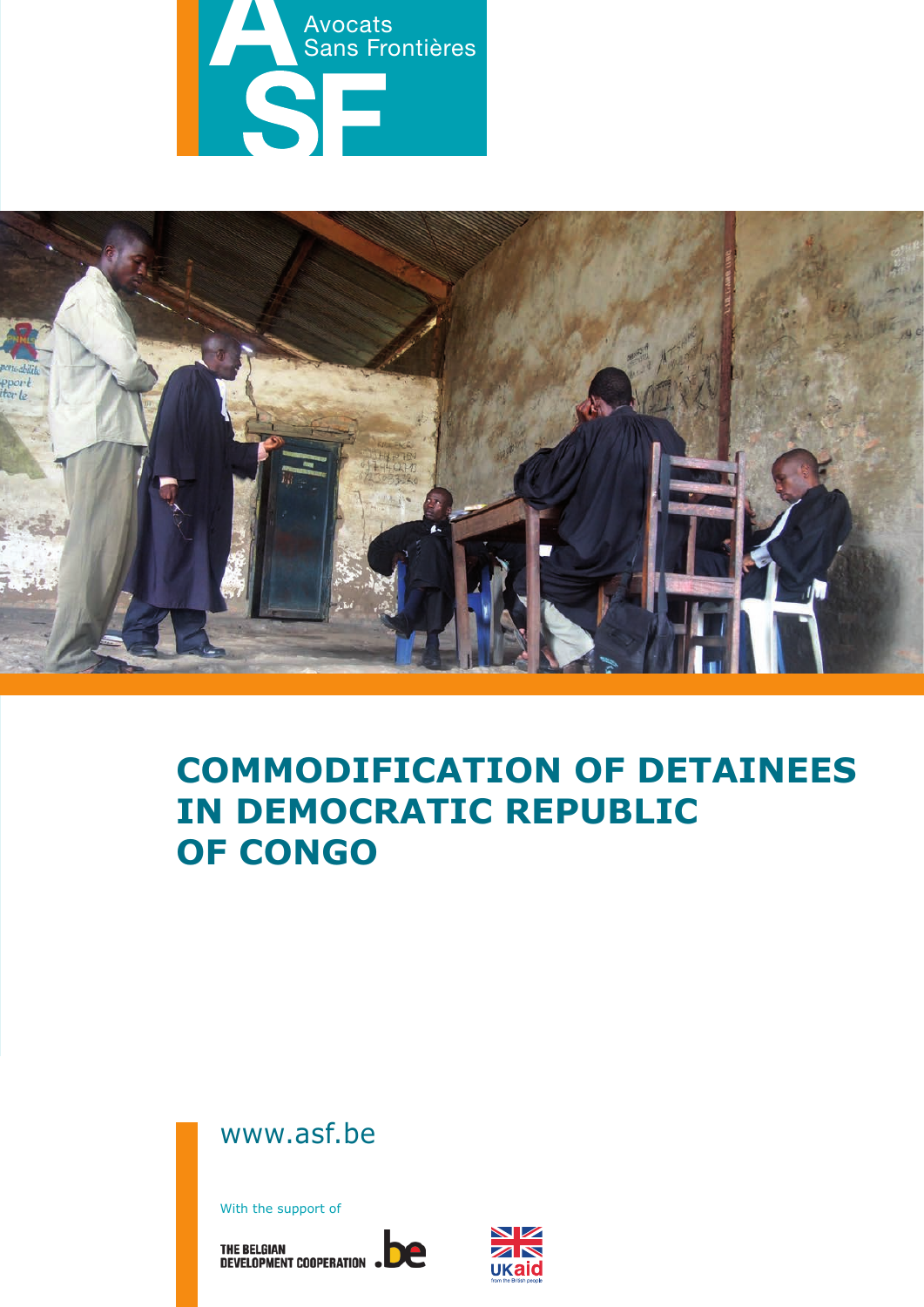## **Figures on detention in Democratic Republic of Congo**

**2**2.000 people are currently being detained in prisons in Democratic Republic of Congo (DR Congo), 82% of whom are believed to be under preventive detention whilst awaiting a judgment<sup>1</sup>. The detention conditions for prisoners are terrible, largely due to prison overcrowding, and fall far short of the minimum standards in this respect. The overcrowding rates in the country's prisons are alarming, sometimes reaching 400%, as in the Makala prison in Kinshasa.

## **Living in the prison society**

**T**he decision to place a person in detention has grave consequences, following which the *"detainee immediately loses their freedom, and may also lose their family, state of health, home, job and links with the community"*2. In the Congolese detention system, prisons represent a form of institutionalised detention, regarded as offering greater protection than informal detention centres such as cells. However, public services do little to take care of detainees while they are in prison.

**W**ithin the prison walls, a "prison society" is created, in which the physical detention conditions are unbearable. Depending on the prison, each detainee has a sleeping area measuring a mere half a metre squared, sometimes even less.

**T**he inequality that characterises social relations outside the prison walls is inevitably replicated on the inside. A system of resource distribution is set up among detainees depending on their means, which works to the benefit of the strongest and to the detriment of the weakest. In this system, nothing comes for free: every good, every right of access, every privilege has a value. Prisons, like other human societies, are thus made up of different social groups acting within a set of power relations. These groups are formed according to economic, social and cultural factors, such as the length of a person's sentence and their stay in prison, their social status, their financial resources or their criminal record. The power relations among the groups govern access to goods and services.

**O**ther factors, such as moral and material support from families, also have an influence on living conditions in prisons. Given the shortage, or sometimes total absence of public services within the prison walls, it is mainly families who provide detainees with the means to survive. The level of support received depends on how far away the family lives, their financial resources, and their circles of influence. Detainees rely on their relatives to take care of them, who are often already simply trying to economically survive and now have an extra charge to take on. Suffering the consequences of a sentence that they did not receive, the detainees' families become impoverished as they cover the various detentionrelated costs (court fees, visits, material support, loss of wage-earner, etc.).

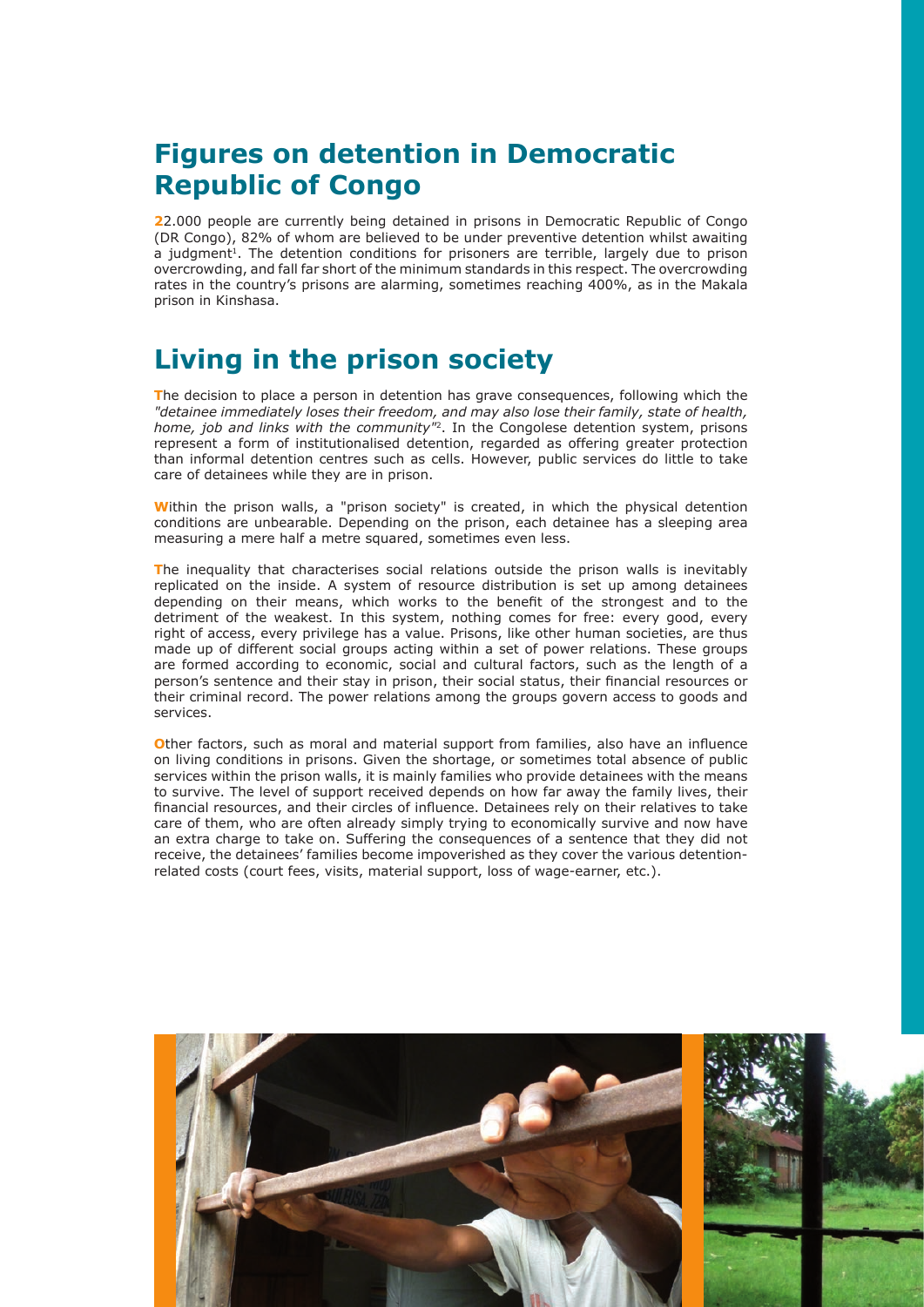#### The system of capitas

The self-governance conditions rife in Congolese prisons also affect the prison administration. The lack of human and material resources is compensated for by way of an informal system commonly known as the "system of capitas". The system of capitas is not answerable to any law or regulation. It is the product of a private arrangement between the public prison authorities and the prisoners. Teams of varying sizes are formed around a "capita general", the latter usually being appointed by the prison administration amongst the sentenced prisoners. The capita general himself chooses the members of his team.

From the prison administration's point of view and given their insufficient means, the capitas ensure discipline and security inside the prison. From the detainees' point of view, the capitas impose an illegitimate system of domination based on fear and coercion.

The team of capitas governs every aspect of life inside the prison walls. They organise the services neglected by the State (receiving prisoners, discipline, maintenance of the premises, distribution of food, conflict management, etc.), and have the necessary prerogatives to do so: a chain of command, communication with the prison authority, the right to free movement, and the use of physical coercion on other prisoners.

Yet the capitas are neither civil servants nor employees – they are fully-fledged prisoners. Under the authority of the capita general, the group of capitas controls the balance of power between detainees to their own benefit. They collect the maintenance fees demanded of every new arrival at the prison, organise work for detainees who are unable to pay these fees (cleaning the septic tank and the facilities in the cells), collect fees for access to health services, tax the goods received by detainees from outside, and claim fees linked to the movements of detainees (family visits, movement within the prison, visits from lawyers). The system of capitas demonstrates the intrinsically discriminatory nature of the prison society.



## **Health risks of imprisonment**

**T**he crowded conditions in which the detainees live foster the exchange of germs, which is particularly hazardous due to the poor sanitary and nutritional conditions and the absence of appropriate care. Severe illnesses such as malaria, typhoid fever, tuberculosis and certain STDs are particularly prevalent, as are skin diseases resulting from poor hygiene (scabies and ulcers). In 2014, eight people died in one urban prison as a result of illnesses they contracted while in detention. The poor sanitary conditions in prisons also have an impact on the outside world. The transfer of seriously ill detainees to general hospitals is often necessary due to the lack of suitable healthcare structures in prisons and the need to limit contagion within their walls. However, due to a lack of security resources, these transfers facilitate the escape of detainees who prefer to be free than to receive care. Therefore, as well as deaths during detention, there are often deaths linked to periods in detention, which remain the prison's responsibility even though they occur outside of its walls.

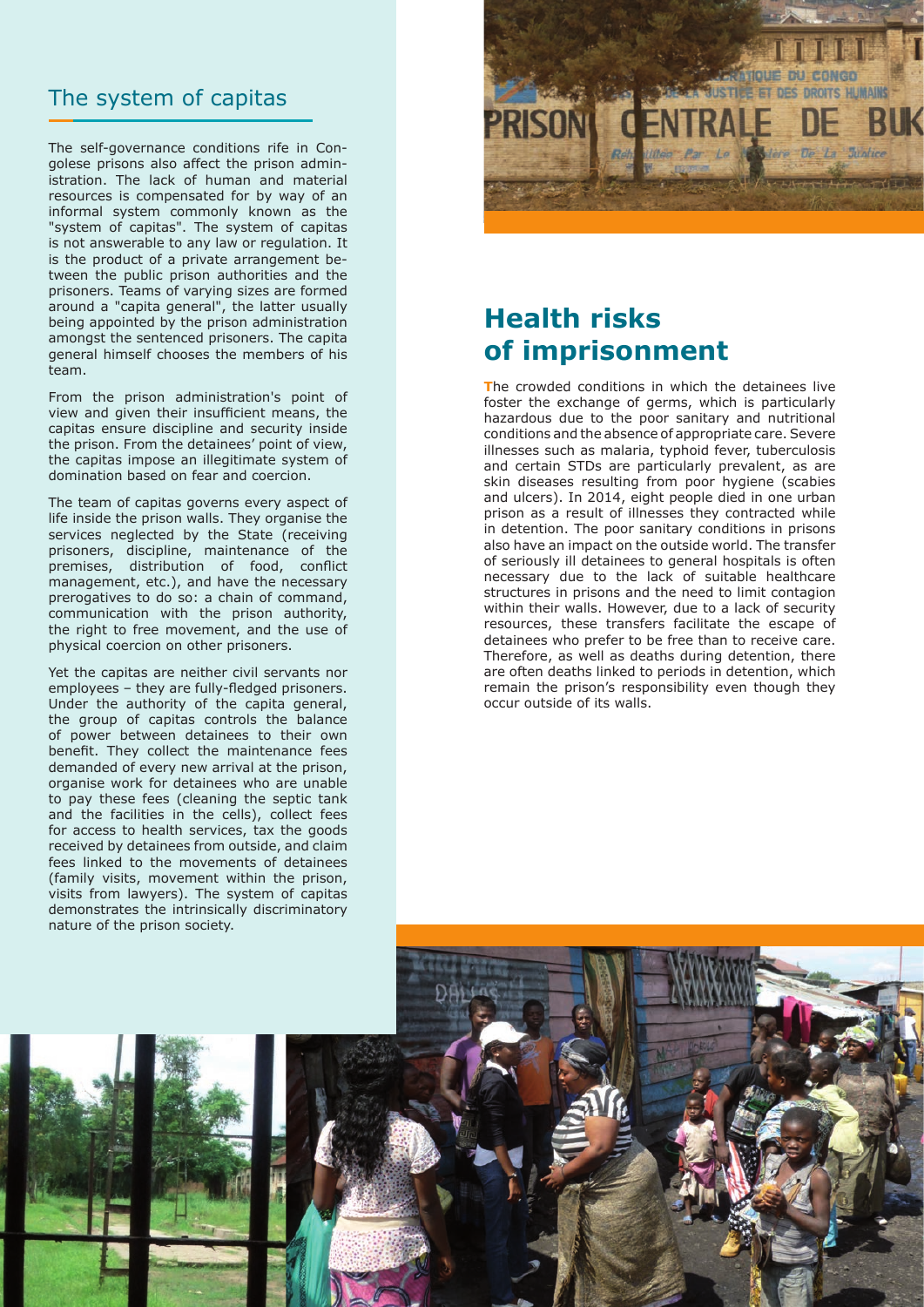

### **"Detainees are commodities"**3

**Detention conditions in Congolese prisons are largely** a result of severe overcrowding. The Congolese prison population is rising unabated, primarily due to the *"criminal code centred on custodial sentences"* and the *"overuse of detention"4*. The judicial system, responsible for deciding whether or not to detain individuals awaiting judgment, plays a decisive role in the growth of the prison population and the difficult living conditions for detainees.

The rule of law provides that everyone is equal before the law, regardless of their social, economic or cultural status. Those responsible for applying the law must be capable of putting aside their own personal interests to pursue the interests of society as a whole. In DR Congo, the line between private and public interests is blurred, and sometimes nonexistent. The power granted to law enforcement officers is a particular source of abuse, and gives rise to confusion between their needs and those of the society whose interests they are supposed to defend.

**O**bservation of judicial practices has brought to light a persistent and systematic disparity between legal procedure and reality. In practice, the process of placing a person in detention is often founded upon economic considerations negotiated between individuals. People who are arrested are systematically requested to pay a sum of money in order to regain their freedom or to have the charges against them dropped. It is a person's economic and social capital that determines whether they are placed in detention, and not the law.

**I**n addition, the discretion left to law enforcement officers in classifying offences allows them to frame them in such a way as to tilt the balance of power to their advantage, and to the detriment of the individual arrested. The decision as to who to arrest is based in part on an economic strategy pursued by the law enforcement officer, aimed at people with the means to pay or who are likely to be easily influenced. Although there have been efforts to get this practice under control, it remains widespread, and continues to undermine the credibility of the criminal justice system.

**O**nce arrested, any person accused of committing a common law offence and unable to negotiate his/ her freedom with the law enforcement officer (or who refuses to do so, as paying the fine implies an admission of guilt) is systematically placed under arrest, and is deprived of his/her freedom until the case is resolved. This suggests that decisions by Public Prosecution Service officials to place someone under arrest are dictated by economic considerations, as demonstrated by numerous members of civil society, including former detainees and families of detainees.

**I**n DR Congo, there are more detainees awaiting judgment than there are convicts. In principle, they must be presumed innocent as they have not yet been found guilty of an offence. However, far from being the standard procedure, the right to remain free until judgment is a privilege the detainee earns only by paying large sums of money, often in connection with corrupt practices.

**T**he amounts paid for bail vary, even for similar offences. The sum of the bail money paid, which often goes straight into the pocket of the magistrates of the Public Prosecutor's Office, is rarely the same as the amount actually received by the Treasury. According to a number of observers, arrest warrants are a financial weapon in the hands of Public Prosecution Service officials, who have at their disposal an effective tool for putting pressure on people seeking justice in order to obtain financial benefits.

- 1 Information from www.prisonstudies.org.
- 2 Open Society Justice Initiative, 2011.
- 3 Expression used by various members of Congolese civil society.
- 4 Circular on the Congolese government's penal policy on detention, 31 August 2013.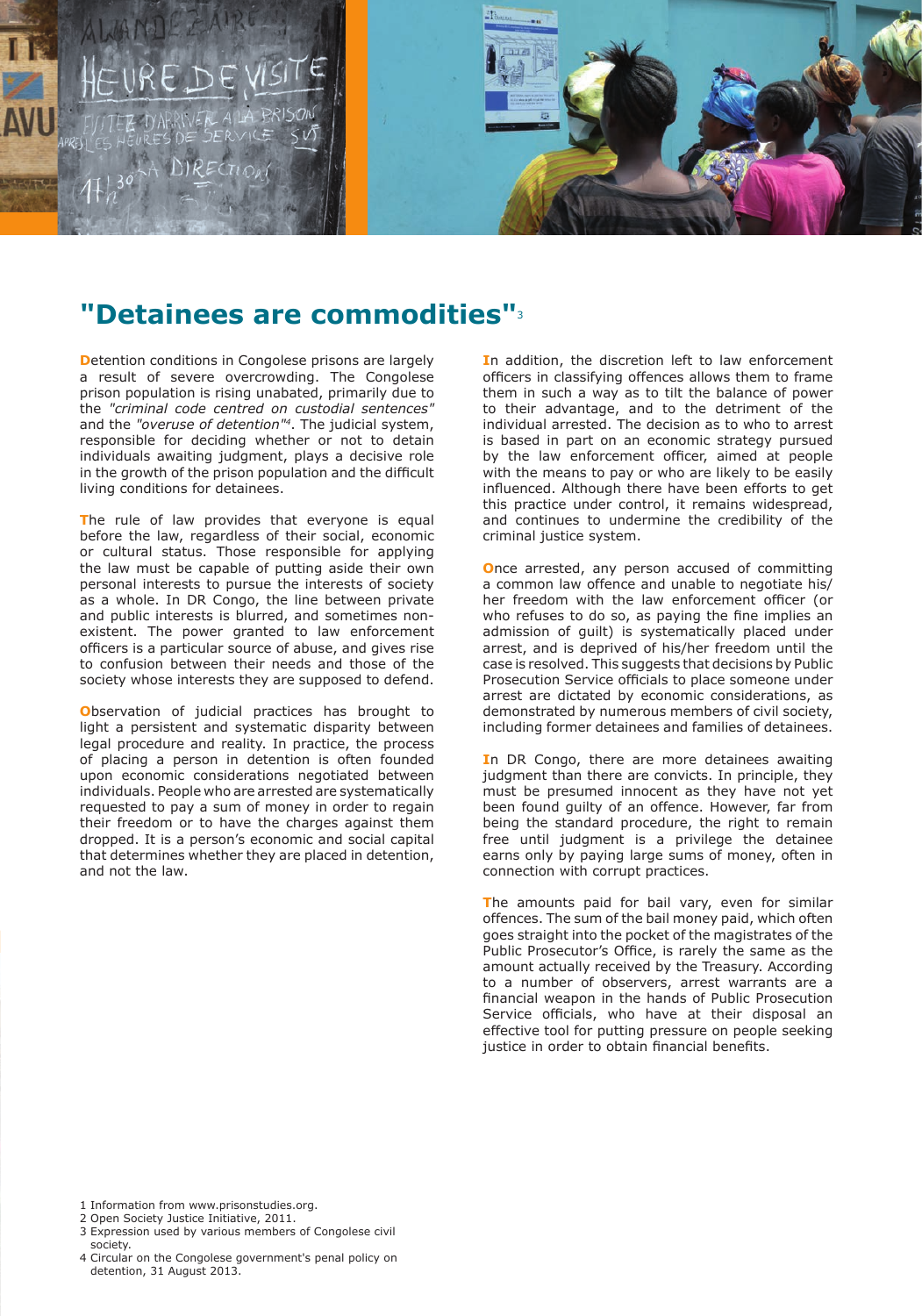## **A flawed chain of responsibility**

**W**hen it comes to detention conditions, identifying duty-bearers is complicated by an obsolete and sometimes silent legal framework. On one hand, management of prison establishments is a legal competence shared by the central and provincial administrations. On the other, the overlapping of certain competences is dealt with in practice by way of horizontal responsibility-sharing. This means that the technical supervision of detention centres is the task of the deconcentrated authority of the Ministry of Justice, whilst political decision-making is shared between the central and provincial governments. This allows various stakeholders to disregard their responsibility for detention conditions, depending on the circumstances. This breakdown of responsibility causes confusion and hampers the establishment of an effective and structured chain of communication that would enable stakeholders to resolve problems encountered on the ground.



#### **Supporting change**

**P**rofound change, and more efficient and effective legal mechanisms, are needed to improve the situation of people in detention. To achieve this, Avocats Sans Frontières (ASF) is taking advantage of the justice system reform initiated by the Congolese authorities to take action. It is crucial to ensure respect of the principle of freedom, and to guarantee that this remains a free and effective right for everyone in DR Congo. Abusive practices by certain stakeholders must be acknowledged, dealt with, and remedied in conformity with the legal and political frameworks put in place by the State. To support this change, ASF is establishing detention committees in every province in which it is active, enabling stakeholders in the penal chain to work together to come up with good practices in this area.